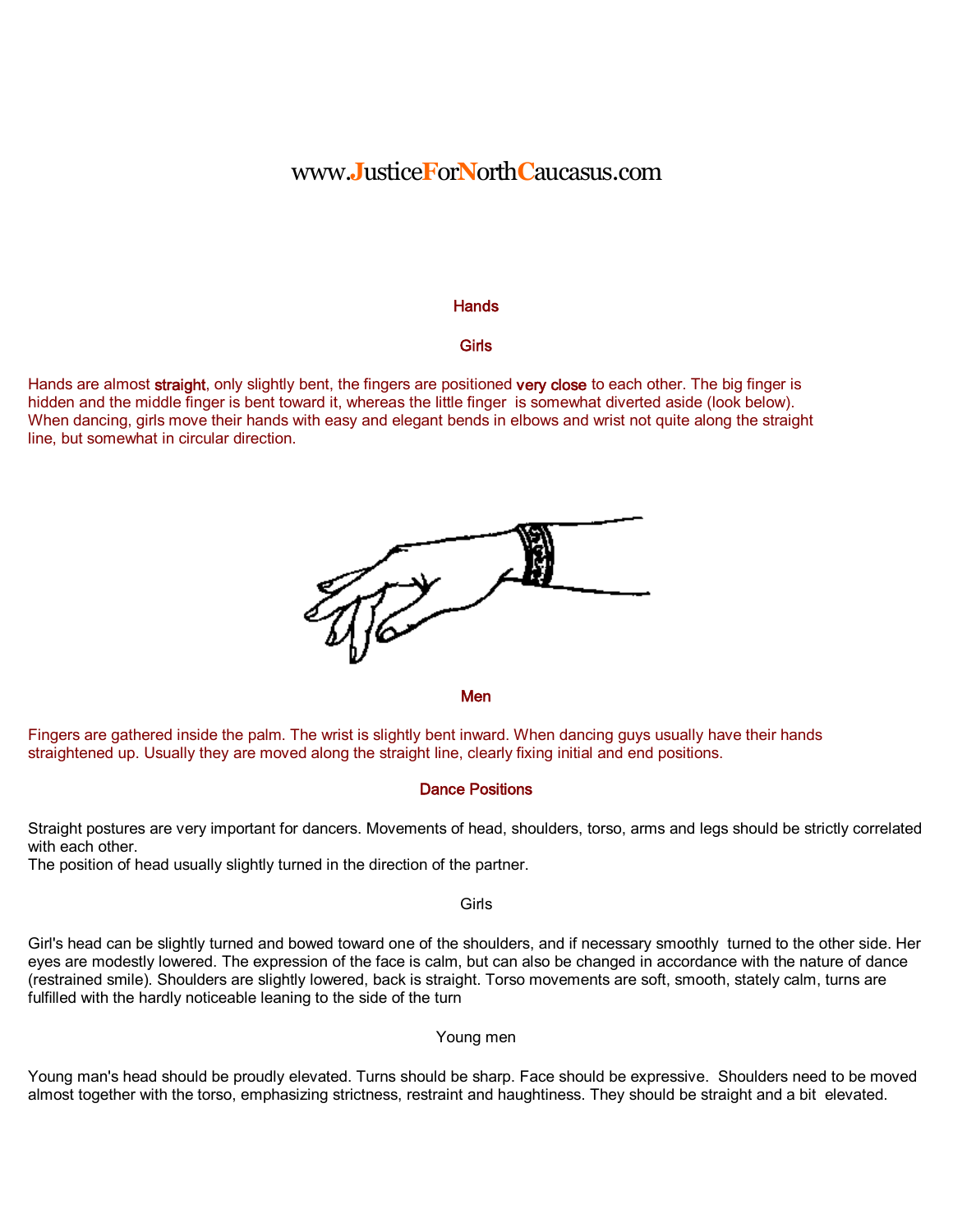Sharp movements with shoulders are not recommended. The torso is pulled inside, Turns are produced abruptly at the same time emphasizing the restrained internal temperament.

There are a few most frequently encountered dance positions in Circassian dance.





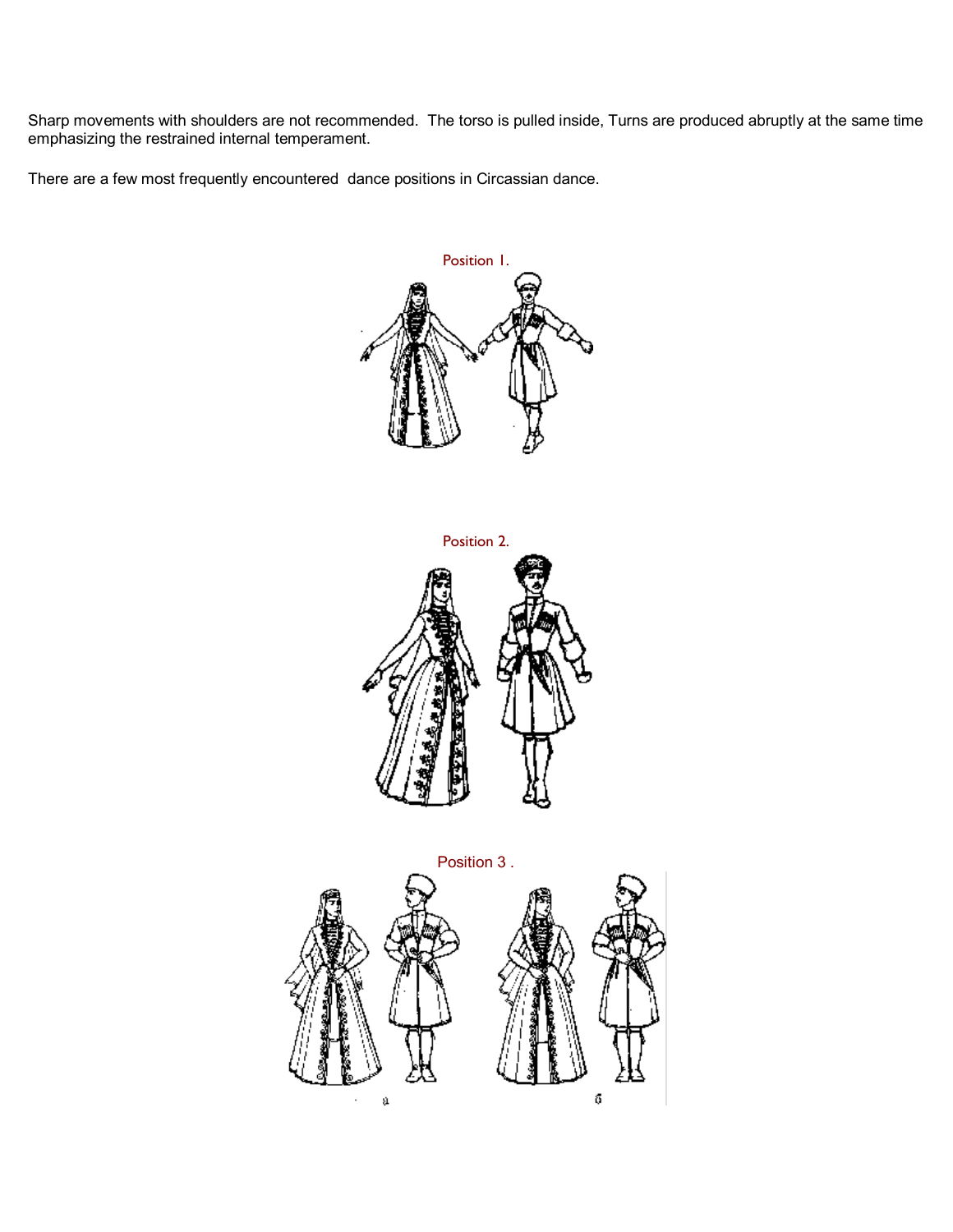



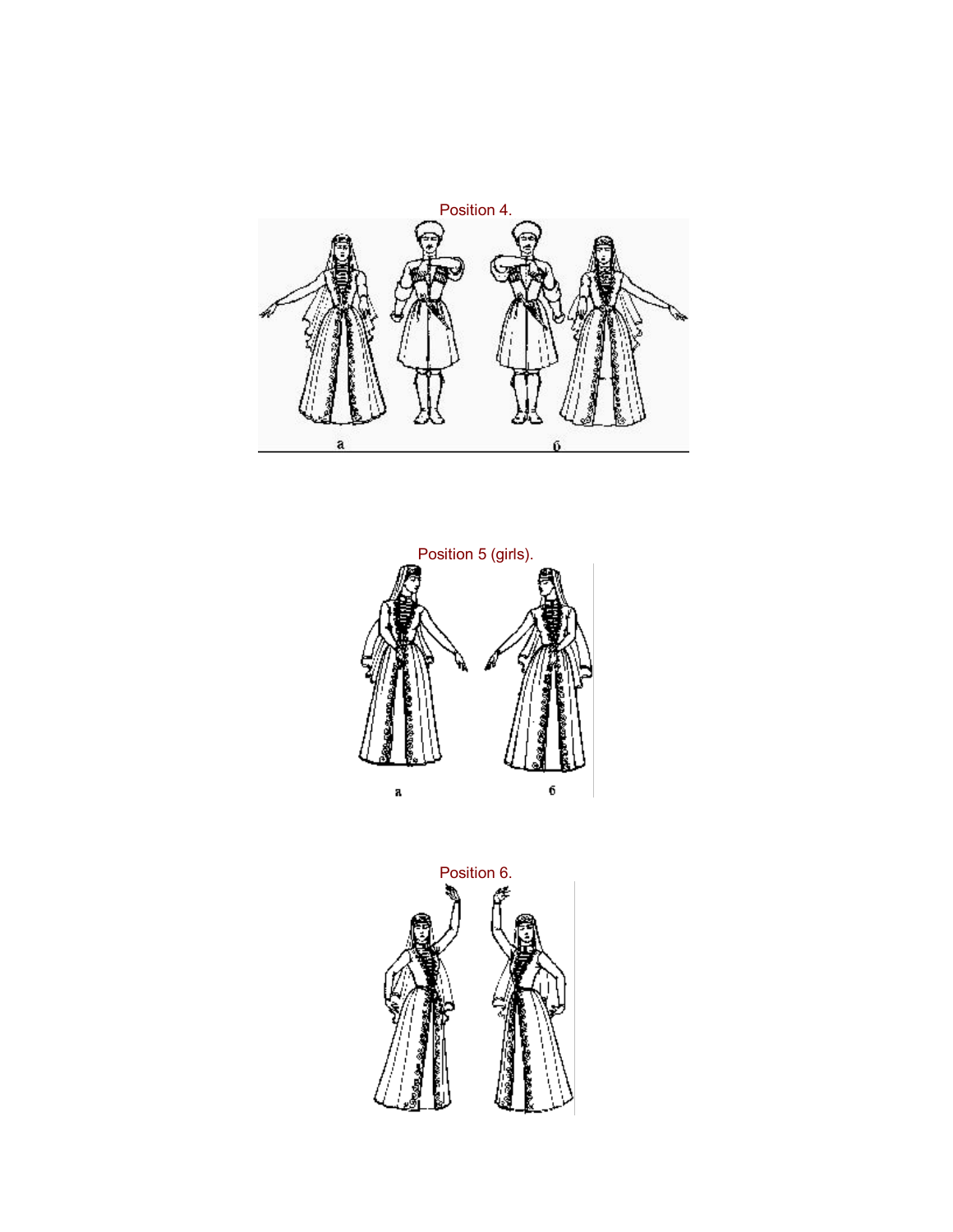



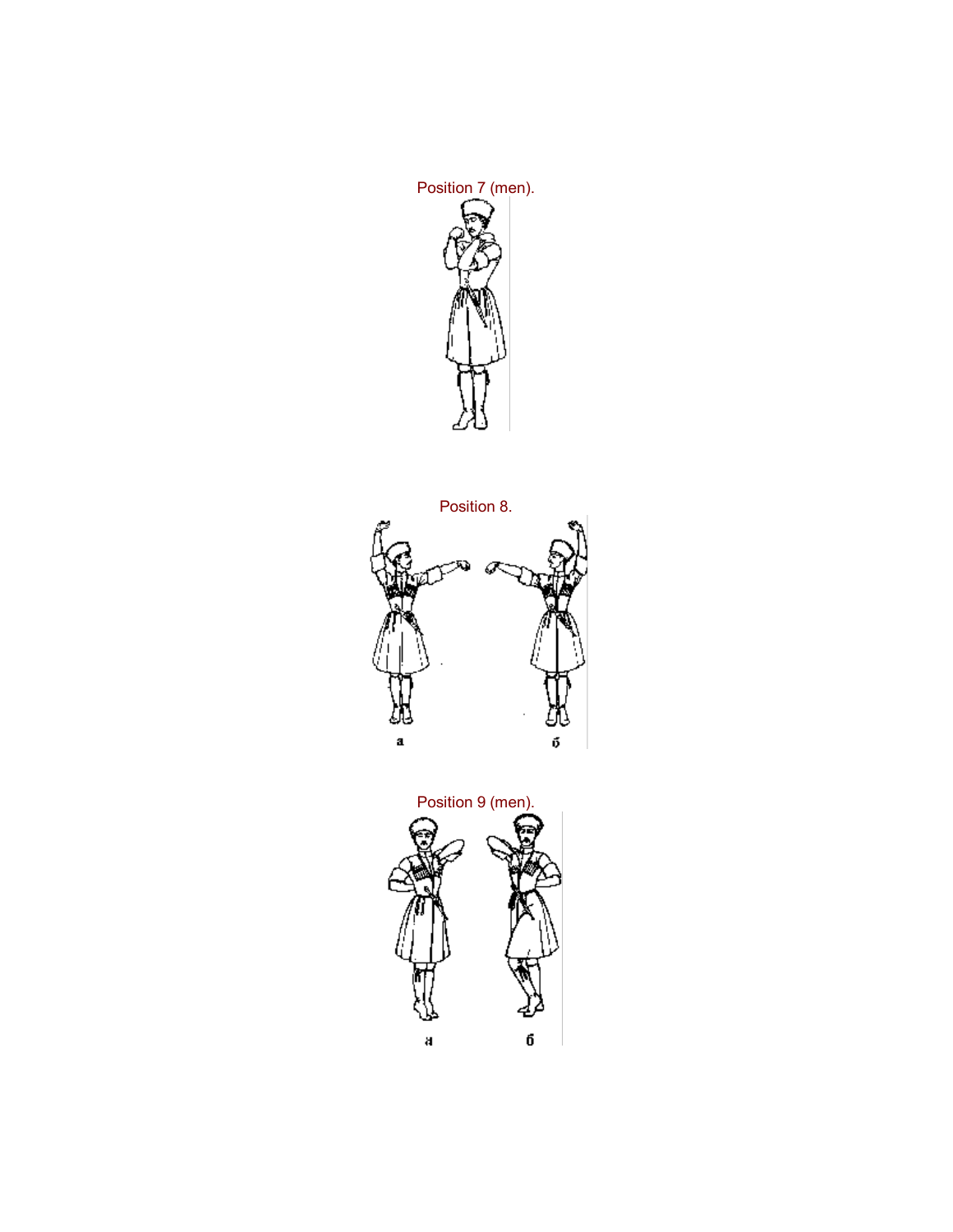



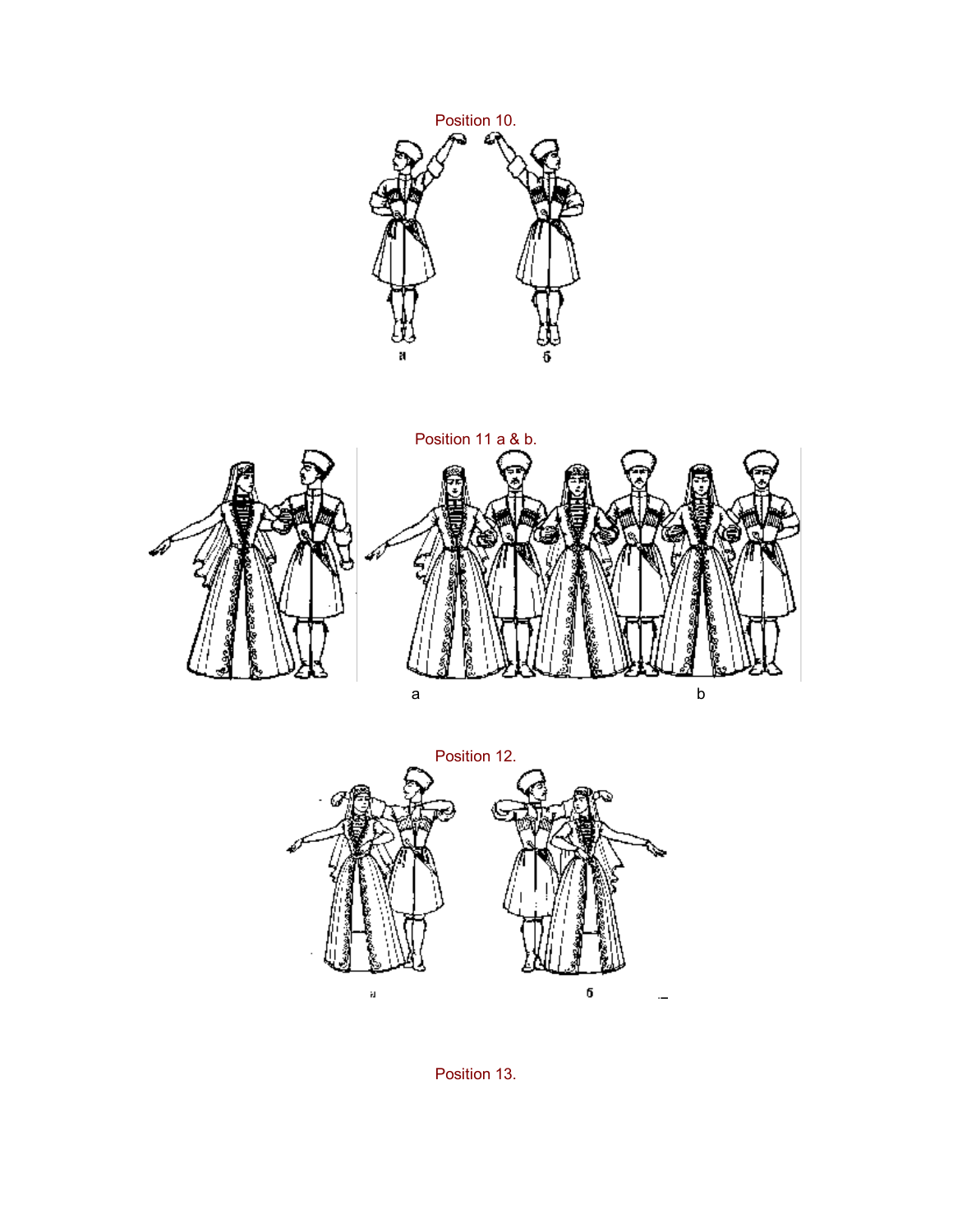



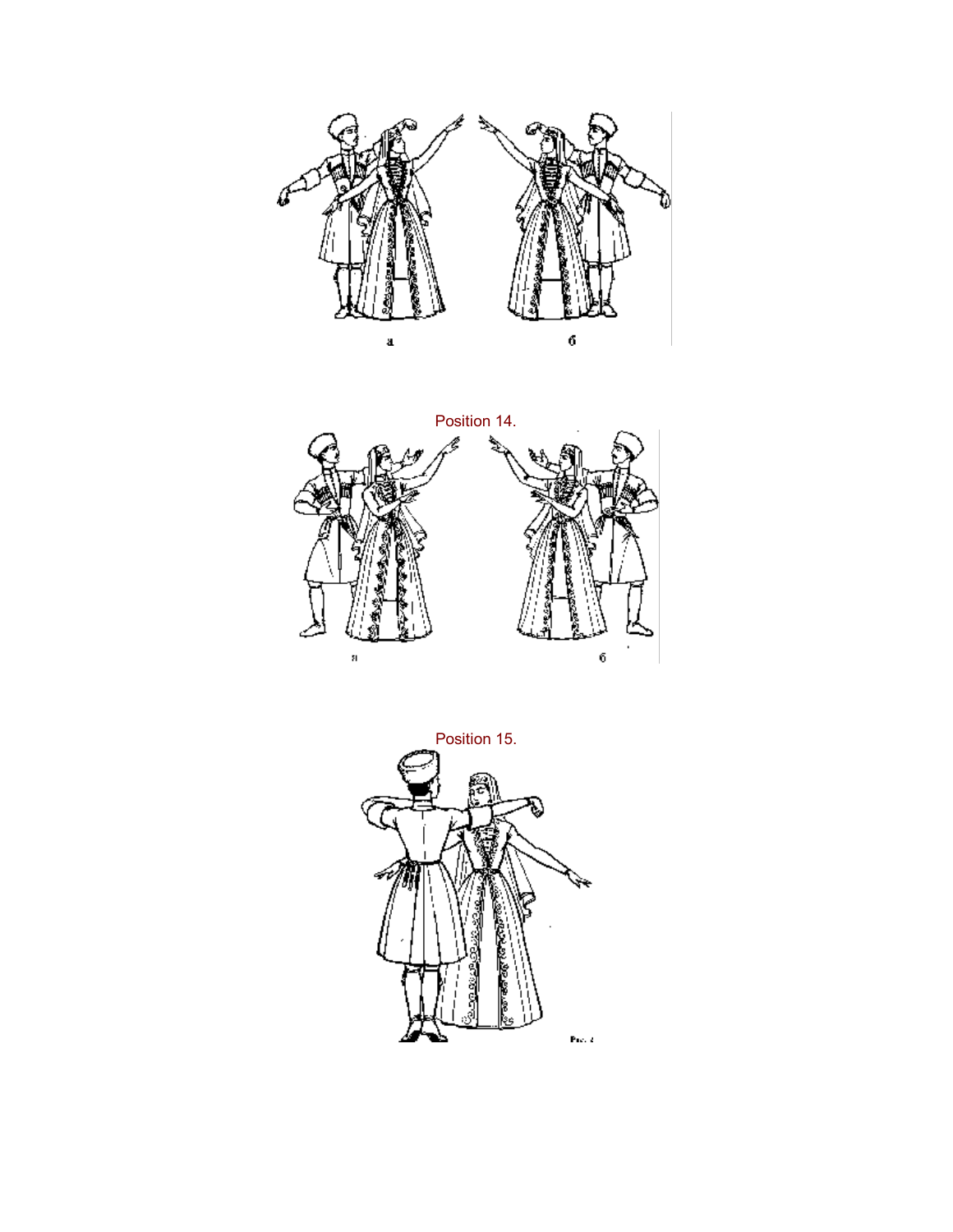Zachak steps are used in almost all circassian dances.

```
Variation 1
```
One" - move backward on the tiptoes of your right foot. "And" move backward on the tiptoes of your left foot. Repeat movements for the second and third counts.



Variation 2.

"One" - move backward on tiptoes of your right foot. "And" -put your left foot next to the right foot. "Two" - "And" - repeat same steps





"One" - move backward on the tiptoes of the right foot "And" - move backward on the tiptoes pf the left foot "Two" move backward on the tiptoes of the right foot "And" - put you left foot next to the right foot.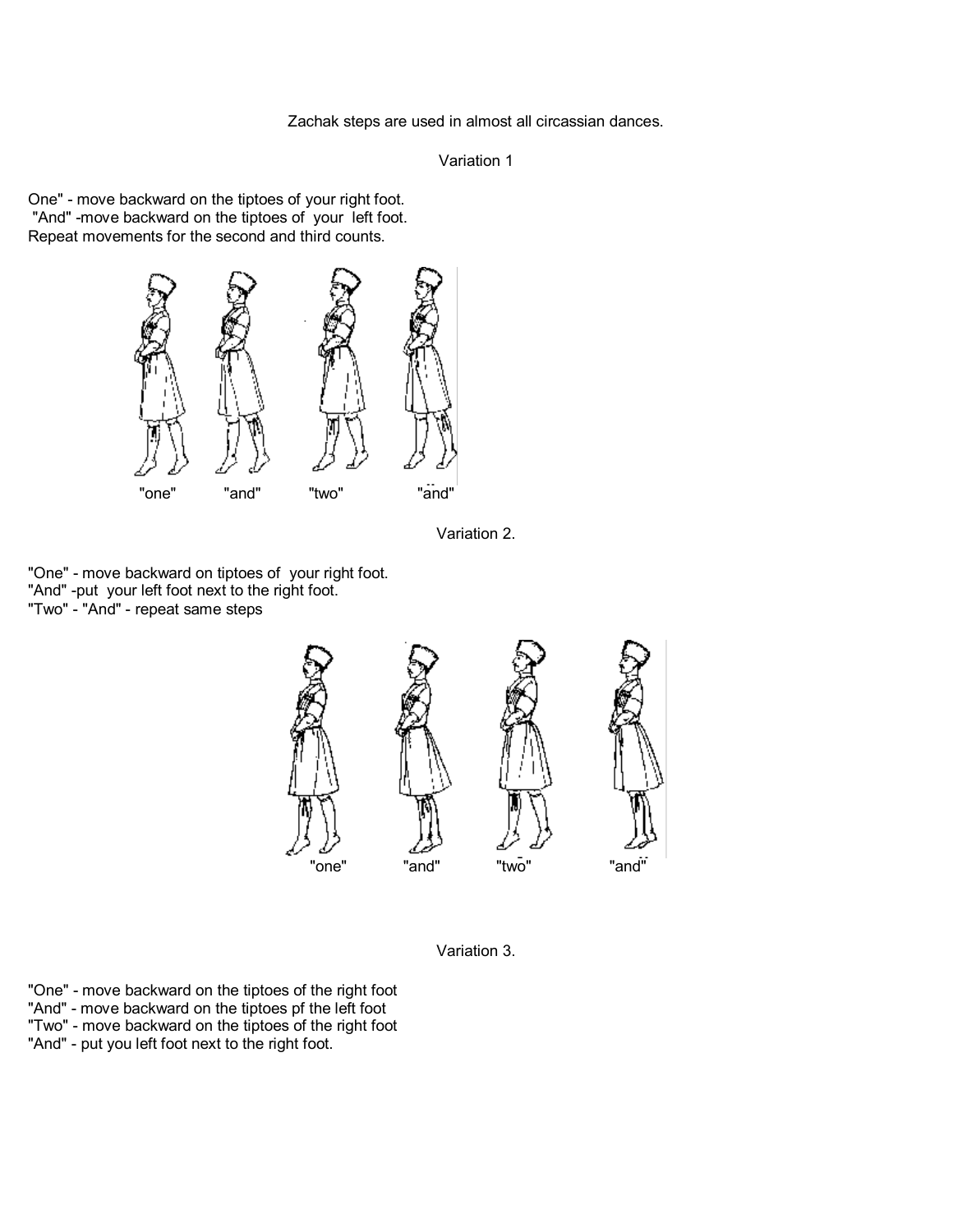

Variation 4.

"One" - move backward on the tiptoes of your right foot. "Two" - move backward on the tiptoes of your left foot. "Three" - put your right foot across your left foot foot. "Four" - move backward on the tiptoes of your left foot.





Used mostly in Udzh.

"One" - move backward on the tiptoes of your right foot. "Two" - move backward on the tiptoes of your left foot. "Three" - put your right foot across your left foot foot. "Four" - keep a pause.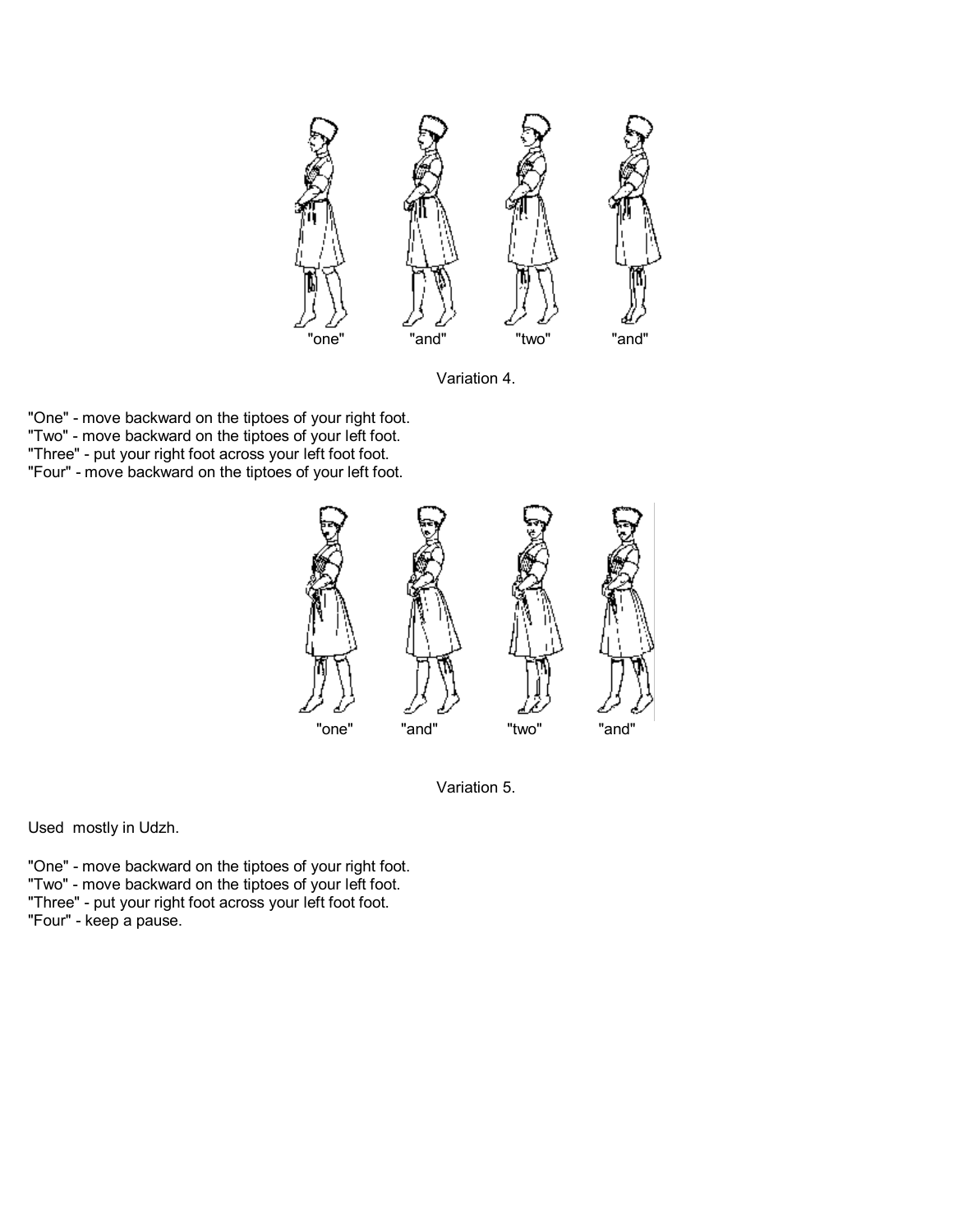

Variation 6.

"And" – place left foot on low tiptoes, simultaneously raise the right foot with the slightly lowered toes. "One" – step backward with the heel of the right foot and immediately after that raise the left foot with the lowered toe to the small height.

"And" – put the left foot backward on its toes and immediately put the right foot right next to it. "Two" - make a small jump forward with the left foot, simultaneously bring the right foot in air to the left foot and sharply put both feet to the floor with right foot on the tiptoes, and left foot's tiptoes bent inward.

"And" – Jump from the left foot's heel toward its tiptoes, simultaneously straighten up the knee of the right foot with its toe raised.

"Three" – move your left foot backward on its heel and immediately raise right foot with the lowered tiptoe to the small height.

"And" – move your right foot backward on the tiptoes and immediately after that put your left foot next to the right.

"Four" – make a small jump backward with the right foot, simultaneously air the left foot and put it sharply next to the right foot so that the left foot is on its tiptoes and the right foot's tiptoes bent inward.

"And" – make a small jump backward on the tiptoes of the left foot, raise the right foot with the lowered toes.

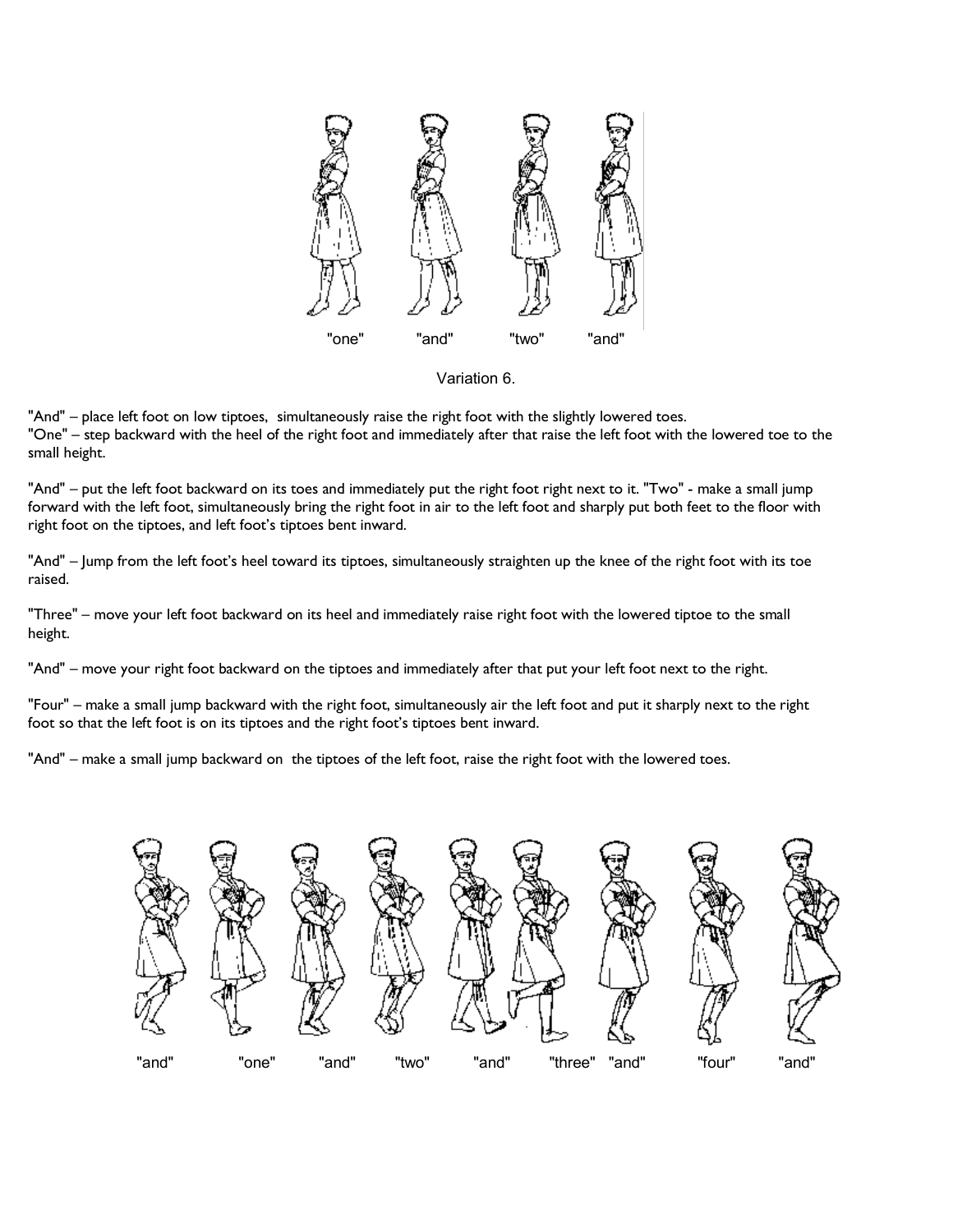#### Variation 7.

Ninth movement - steps with the strokes made by each foot. This variation is used in **Adygey Tlepechas** and **Kabardian Tslamey** and is performed with slightly bent knees.

"One"- Move your right food backward on the tiptoes and immediately after that have your left foot with its straightened tiptoes raised by a light stroke.

"And" – Move your left foot backward on its tiptoes and immediately after that have the right foot with straightened tiptoe raised by a light stroke.

"Two"- Move your right foot backward on its tiptoes and immediately after that have the left foot with the straightened tiptoes raised by a light stroke

"And"- maintain the pause.



Yekoch Steps.

First Yekoch

"One" advance to the right with a right foot on the tiptoes or on the full foot. "And" - put the left foot parallel to the right foot on the tiptoes or full foot. Repeat "One" "And" for "Two" "And".

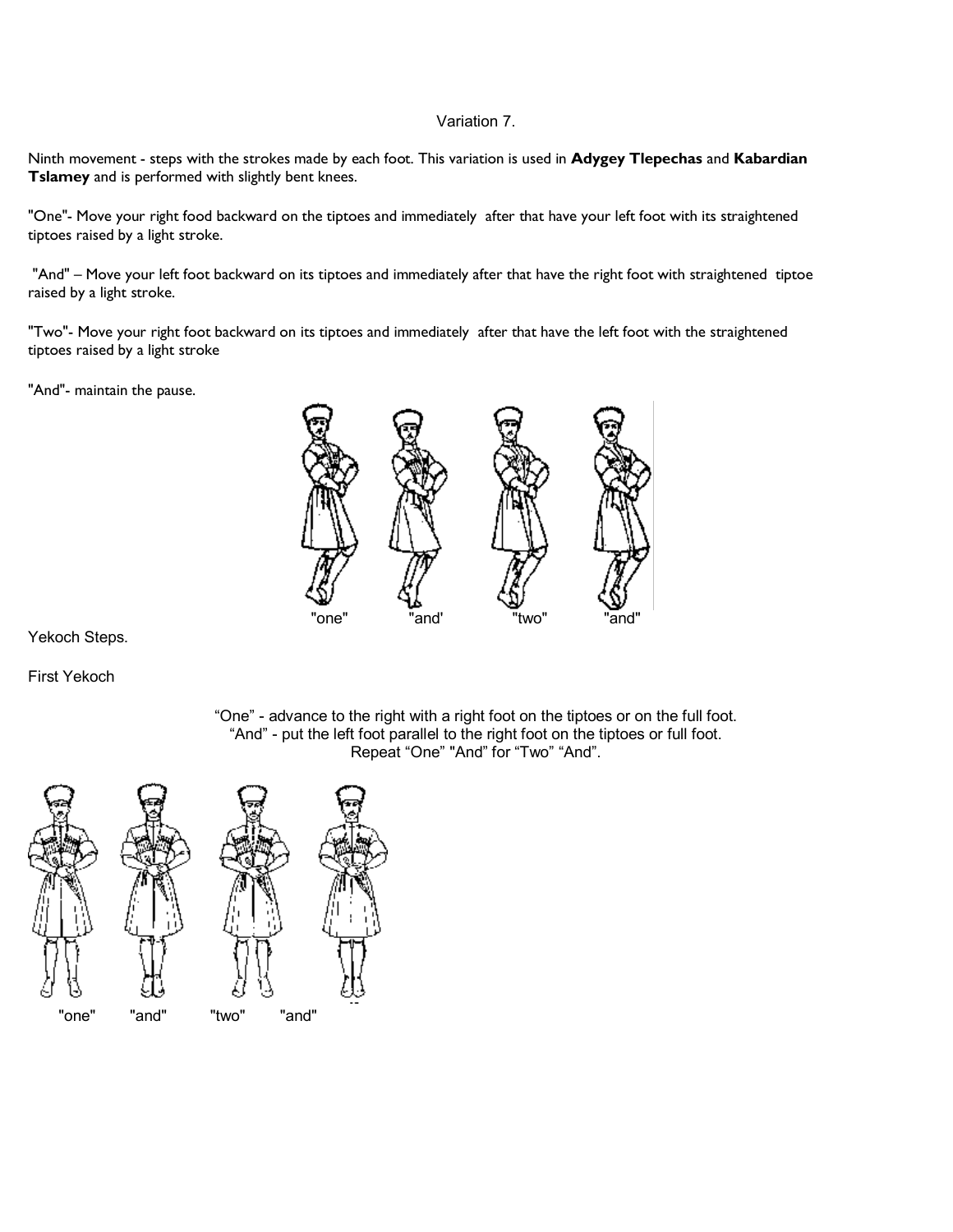#### Second Yekoch

"One" - advance to the right with a right foot on the tiptoes. "And" - put a left foot on the tiptoes behind or in front of the right foot crosswise. "Two" advance to the right with the right foot on the tiptoes. "And" - bring the left foot next to the right foot.



Third Yekoch

"One" advance on the right foot to the right. Raise the left foot with a tiptoe slightly turned inside. "And" - turn inside the hills of your feet with your right foot crosswise in front of your left foot. "Two" - advance with the right foot to the right and bring both feet on the tiptoes creating angle.

"And" - put the left foot on the tiptoes next to the right foot.

Repeat "One" "And" "Two" "And" for "Three" "And" "Four" "And". Note that on the last "And" one should bring the left foot in the front, across the right foot.



Position of Arms

### $1 | 2 | 3 | 4 | 5$  $1 | 2 | 3 | 4 | 5$  $1 | 2 | 3 | 4 | 5$  $1 | 2 | 3 | 4 | 5$  $1 | 2 | 3 | 4 | 5$  $1 | 2 | 3 | 4 | 5$  $1 | 2 | 3 | 4 | 5$  $1 | 2 | 3 | 4 | 5$  $1 | 2 | 3 | 4 | 5$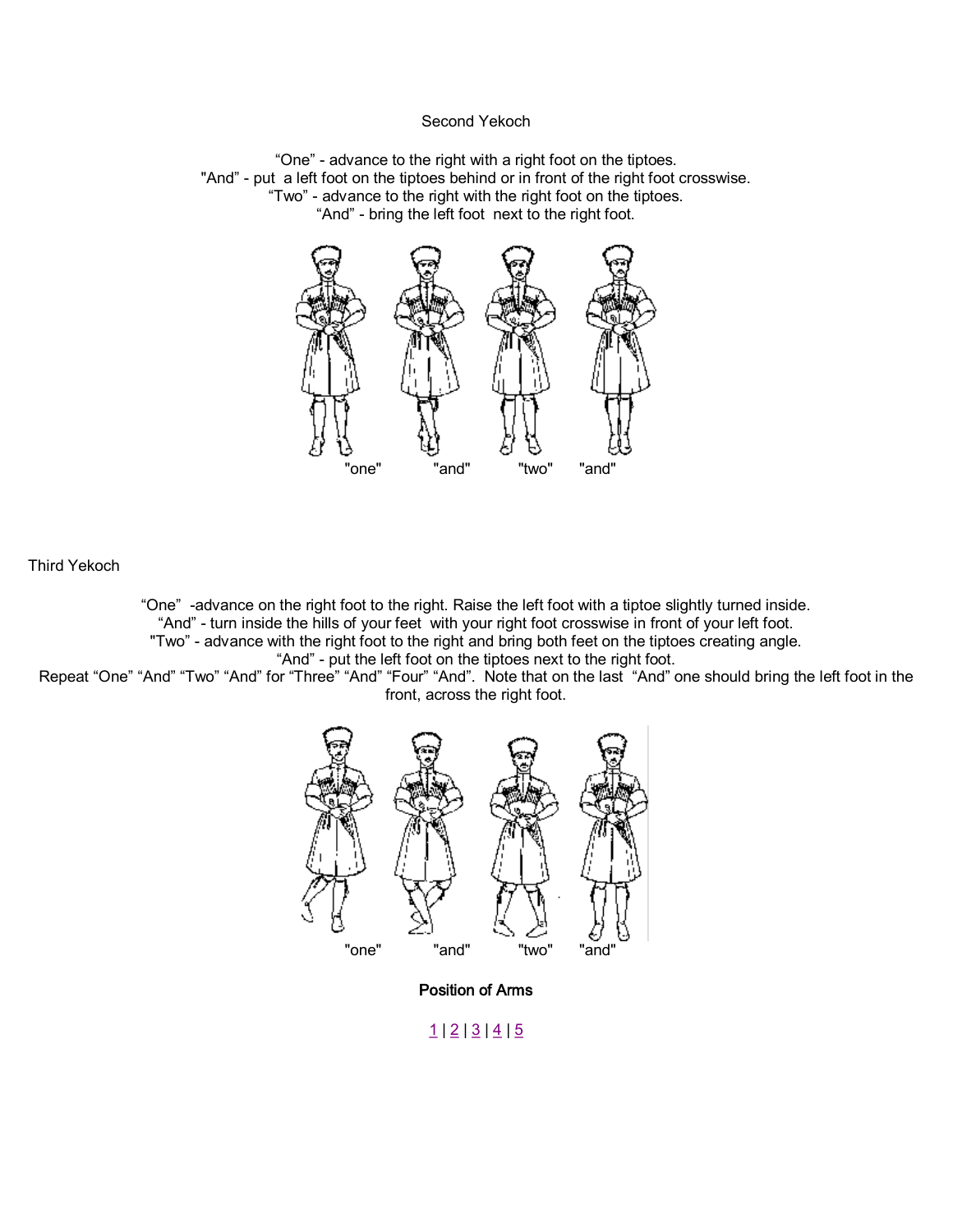



[back to](http://adighastory.tripod.com/dance/positionhands.htm) top



Position 2.

[back to](http://adighastory.tripod.com/dance/positionhands.htm) top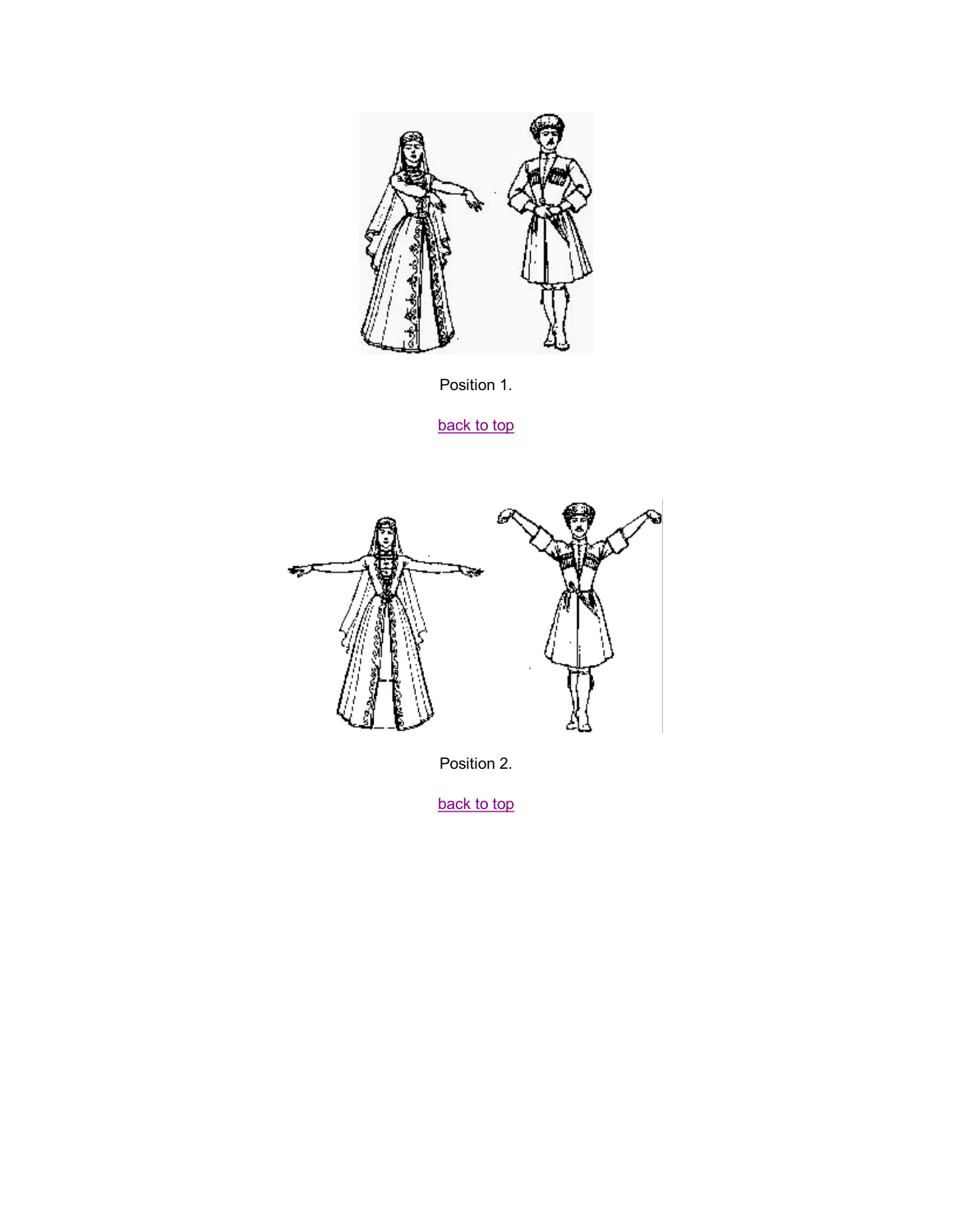

Position 3.

[back to](http://adighastory.tripod.com/dance/positionhands.htm) top



Position 4.

[back to](http://adighastory.tripod.com/dance/positionhands.htm) top